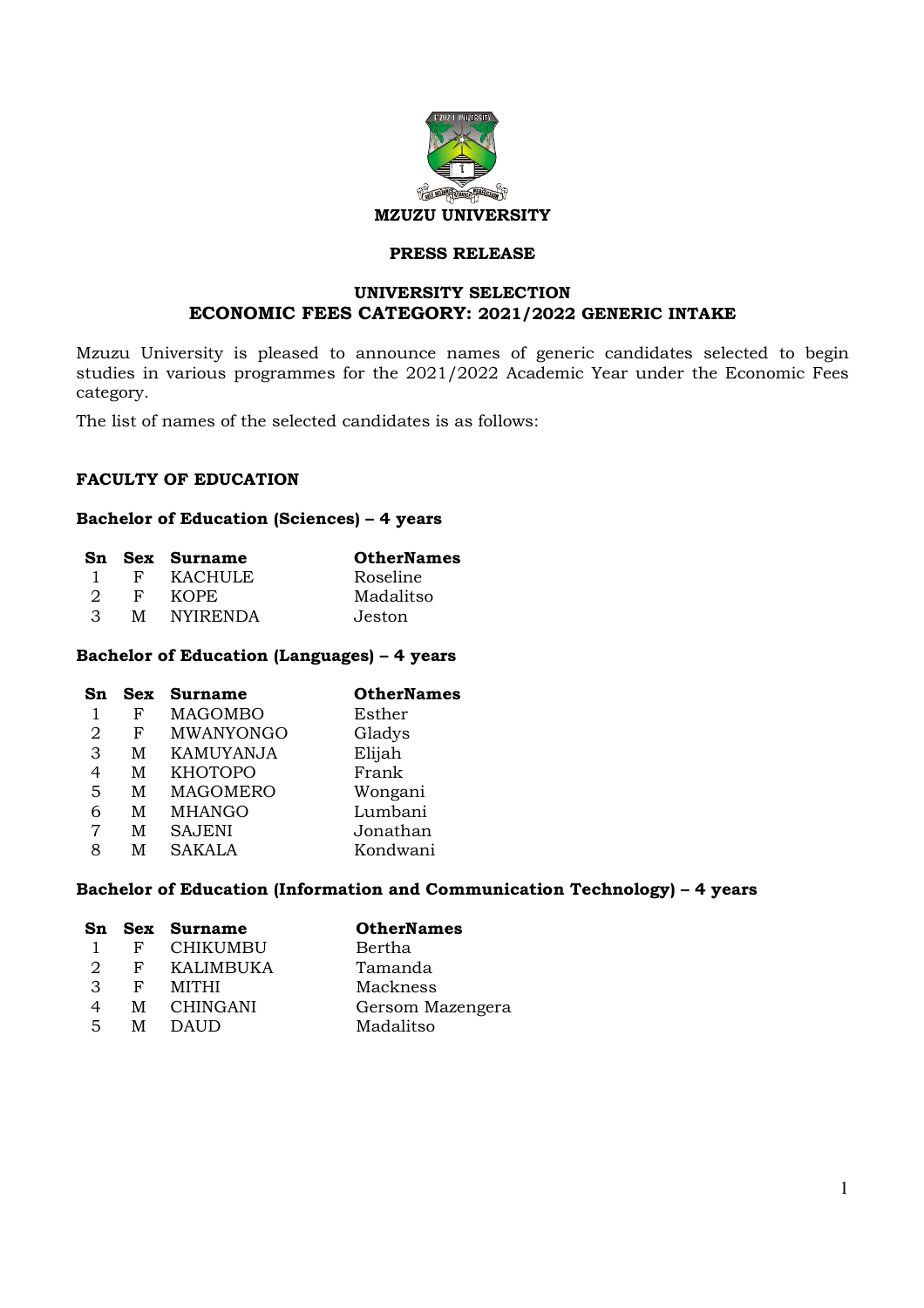# **FACULTY OF HEALTH SCIENCES**

### **Bachelor of Science (Biomedical Sciences) – 4 years**

|                       |              | Sn Sex Surname    | <b>OtherNames</b> |
|-----------------------|--------------|-------------------|-------------------|
|                       | $\mathbf{F}$ | FRED              | Calister          |
| $\mathcal{D}_{\cdot}$ | M            | <b>CHIKOTI</b>    | Chisomo           |
| 3                     | M            | <b>CHOKOCHANI</b> | Aubrey            |
| 4                     | M            | AYAMI             | Rajab             |

# **Bachelor of Science (Optometry) Honours – 5 years**

|   | Sn Sex Surname | <b>OtherNames</b> |
|---|----------------|-------------------|
|   | M KAWONGA      | Emmanuel Ungweru  |
| M | KINGSLEY       | Innocent          |

### **Bachelor of Science (Nursing and Midwifery) – 4 years**

| Sn |   | Sex Surname     | <b>OtherNames</b> |
|----|---|-----------------|-------------------|
|    | F | <b>LUHANA</b>   | Talumba           |
| 2  | F | <b>KACHULU</b>  | Sekani            |
| 3  | М | <b>MAKONDWA</b> | Mayoni Isaac      |
| 4  | М | MARK            | Yamikani          |
| 5  | M | <b>MVULA</b>    | Blessings         |
| 6  | M | <b>LIPHENDE</b> | Haswell           |

## **FACULTY OF TOURISM, HOSPITALITY AND MANAGEMENT**

# **Bachelor of Science (Hospitality Management) – 4 years**

|     |   | Sn Sex Surname | <b>OtherNames</b> |
|-----|---|----------------|-------------------|
|     | F | <b>GONDWE</b>  | Patience          |
| 2   | F | <b>SEVENI</b>  | Elizabeth Bianca  |
| 3   | M | KHUNGA         | Chimwemwe         |
|     | M | MALONI         | Pilirani          |
| .5. | M | <b>MPHWEYA</b> | Ernest            |

# **FACULTY OF ENVIRONMENTAL SCIENCES**

## **Bachelor of Science Land Management (Land Surveying) – 4 years**

|               |   | Sn Sex Surname | <b>OtherNames</b> |
|---------------|---|----------------|-------------------|
|               |   | M MULENGA      | Chimwemwe         |
| $\mathcal{D}$ | M | MUMBA          | Lyton             |

### **Bachelor of Science (Water Resources Management and Development) – 4 years**

|   | Sn Sex Surname | <b>OtherNames</b> |
|---|----------------|-------------------|
|   | M AIDI         | Kicker Chikopa    |
| 2 | M MDOLO        | Chancy            |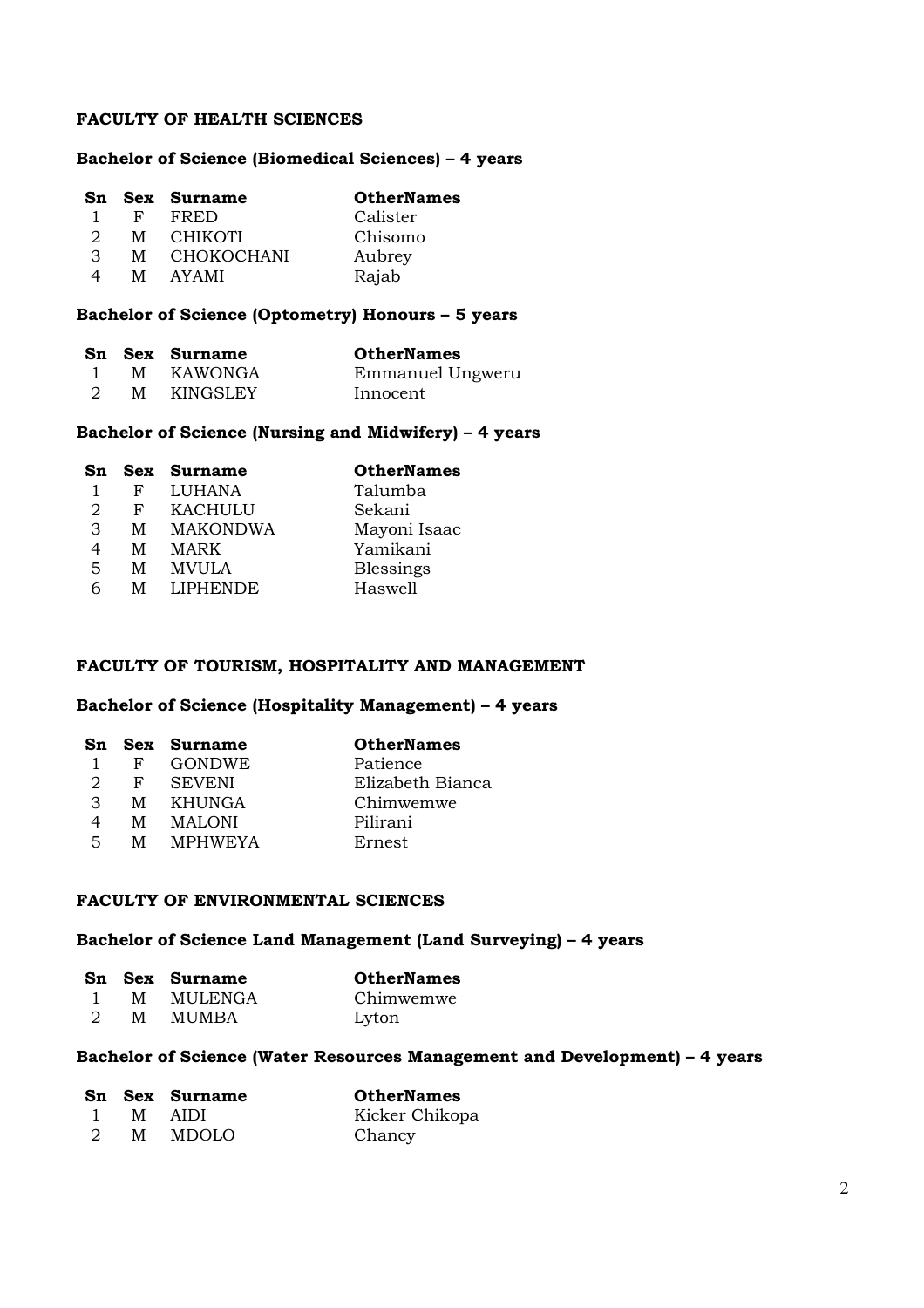### **Bachelor of Science (Forestry and Environmental Management) – 4 years**

|  | Sn Sex Surname | <b>OtherNames</b> |
|--|----------------|-------------------|
|  | NGOLIWA        | Martha            |

#### **FACULTY OF SCIENCE, TECHNOLOGY AND INNOVATION**

## **Bachelor of Science (Biodiversity Conservation and Management) Hons – 5 years**

|   | Sn Sex Surname | <b>OtherNames</b> |
|---|----------------|-------------------|
| м | YESANI         | Samson            |

#### **Bachelor of Science (Renewable Energy Technologies)– 4 years**

|  | Sn Sex Surname | <b>OtherNames</b> |
|--|----------------|-------------------|
|  | M ZALIRA       | Roy T.            |

## **FACULTY OF HUMANITIES AND SOCIAL SCIENCES**

### **Bachelor of Arts (Communication Studies) – 4 years**

| Sn             |              | <b>Sex Surname</b>     | <b>OtherNames</b> |
|----------------|--------------|------------------------|-------------------|
|                | F            | <b>NGOMA</b>           | <b>Beatrice</b>   |
| 2              | $\mathbf{F}$ | <b>NTHACHE</b>         | Dorice            |
| 3              | F            | <b>NYIRENDA</b>        | Fainala           |
|                | F            | <b>SMART</b>           | Bahart            |
| $\overline{5}$ | M            | <b>CHITSA</b>          | Philbert          |
| 6              | М            | <b>MTAWALI</b>         | Matamando Kelvin  |
|                | M            | MTHENGOMWACHA Innocent |                   |

# **Bachelor of Arts (Development Studies) – 4 years**

| Sn |   | Sex Surname   | <b>OtherNames</b> |
|----|---|---------------|-------------------|
|    | F | <b>BHIMA</b>  | Candida           |
| 2  | F | <b>MOYO</b>   | Colleta           |
| З  | F | <b>SIBALE</b> | Lusungu           |
| 4  | м | MUGHOGHO      | Maganizo          |

### **Bachelor of Arts (History and Heritage Studies) – 4 years**

|   |              | Sn Sex Surname | <b>OtherNames</b> |
|---|--------------|----------------|-------------------|
|   |              | F BUTERA       | Christines        |
| 2 | $\mathbf{F}$ | NDOVIE         | Benjamin Yapoma   |

### **Bachelor of Arts (International Relations and Diplomacy) – 4 years**

|               |              | Sn Sex Surname | <b>OtherNames</b> |
|---------------|--------------|----------------|-------------------|
|               |              | F CHINDENGA    | Praise            |
| $\mathcal{D}$ | $\mathbf{F}$ | GONDWE.        | Christina         |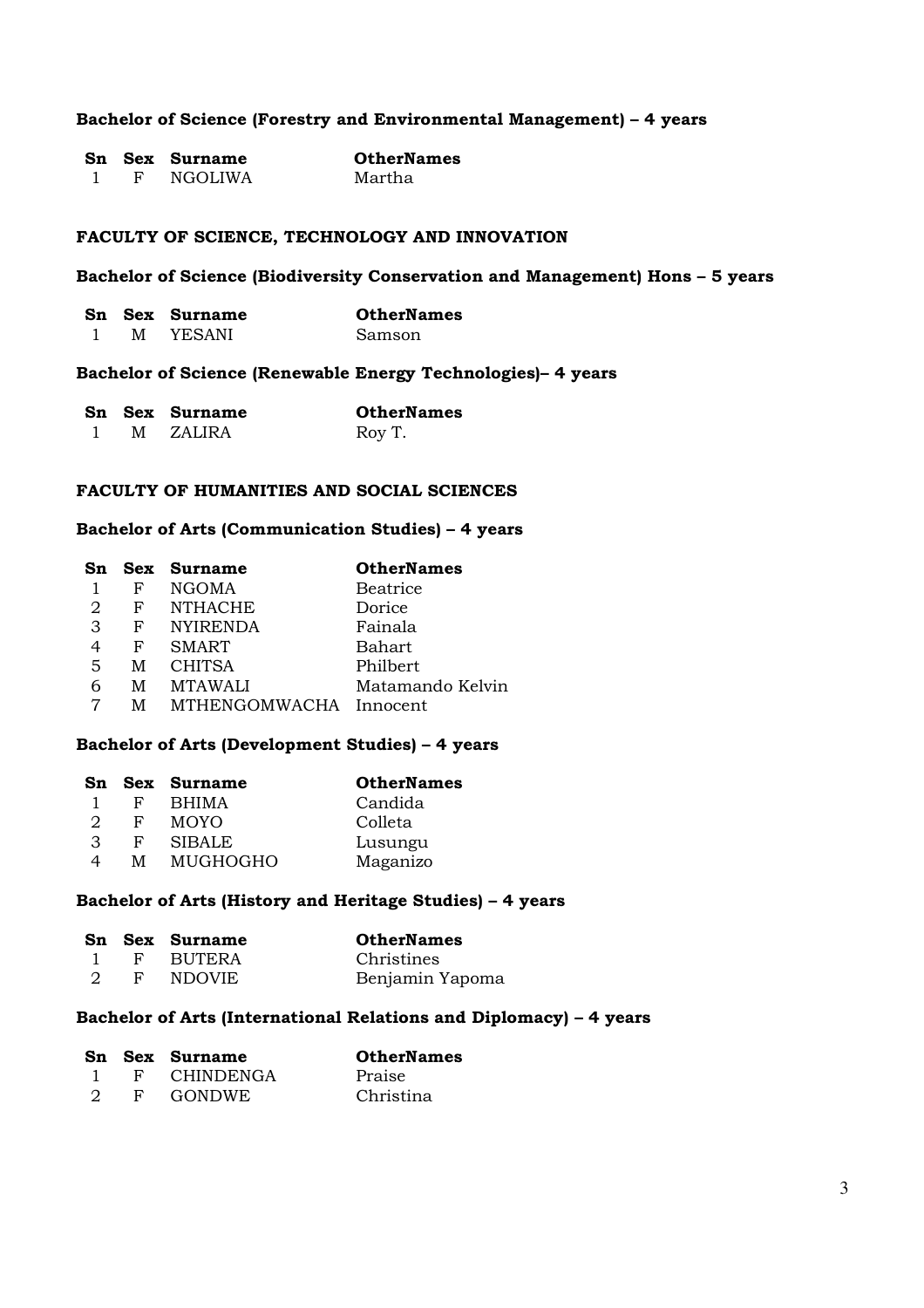## **Bachelor of Library and Information Science – 4 years**

| Sn |              | <b>Sex Surname</b> | <b>OtherNames</b> |
|----|--------------|--------------------|-------------------|
|    | F            | <b>KAPINAMA</b>    | Sophlet           |
| 2  | $\mathbf{F}$ | <b>SALANJE</b>     | Bernadetta        |
| 3  | M            | <b>CHABWERA</b>    | Shadreck          |
| 4  | M            | KAMANGA            | Pemphero          |
| 5  | M            | KAWO               | Ibrahim           |
| 6  | M            | <b>MWALE</b>       | Fumu              |
|    | м            | <b>PINDANI</b>     | Anderson Paul     |

# **Opening Date**

Mzuzu University is informing the selected candidates that the date for reporting for the 2021/2022 Academic Year is **25th April, 2022**.

## **Tuition Fees and Scholarships**

1. Fees for all programmes in the Faculty of Education is **K1,591,824** per academic year.

2. Fees for all programmes in the Faculty of Science, Technology and Innovation is **K2,006,371** per academic year.

3. Fees for all programmes in the Faculty of Tourism, Hospitality and Management is **K1,903,026** per academic year.

4. Fees for all programmes in the Faculty of Environmental Sciences is **K2,063,039** per academic year.

5. Fees for all programmes in the Faculty of Health Sciences is **K2,720,490** per academic year.

6. Fees for all programmes in the Faculty of Humanities and Social Sciences is **K1,845,768**

Please note that fees are subject to revision as may be determined by Council from time to time, with or without notice.

Candidates selected for studies in education (science), fisheries, biomedical sciences, optometry, tourism, and in hospitality management have additional requirements such as protective clothing and upkeep during practical/attachment period.

Most programmes also require students to do research projects and other academic related requirements. Candidates should therefore prepare for these additional costs. Detailed costs will be available to the successful students at a later stage.

## **Payment of Fees**

Candidates are informed that they should pay at least half of the required fees per academic year for them to be registered in the first semester.

Fees can be paid in full or in two instalments at the beginning of each of the two semesters in an academic year.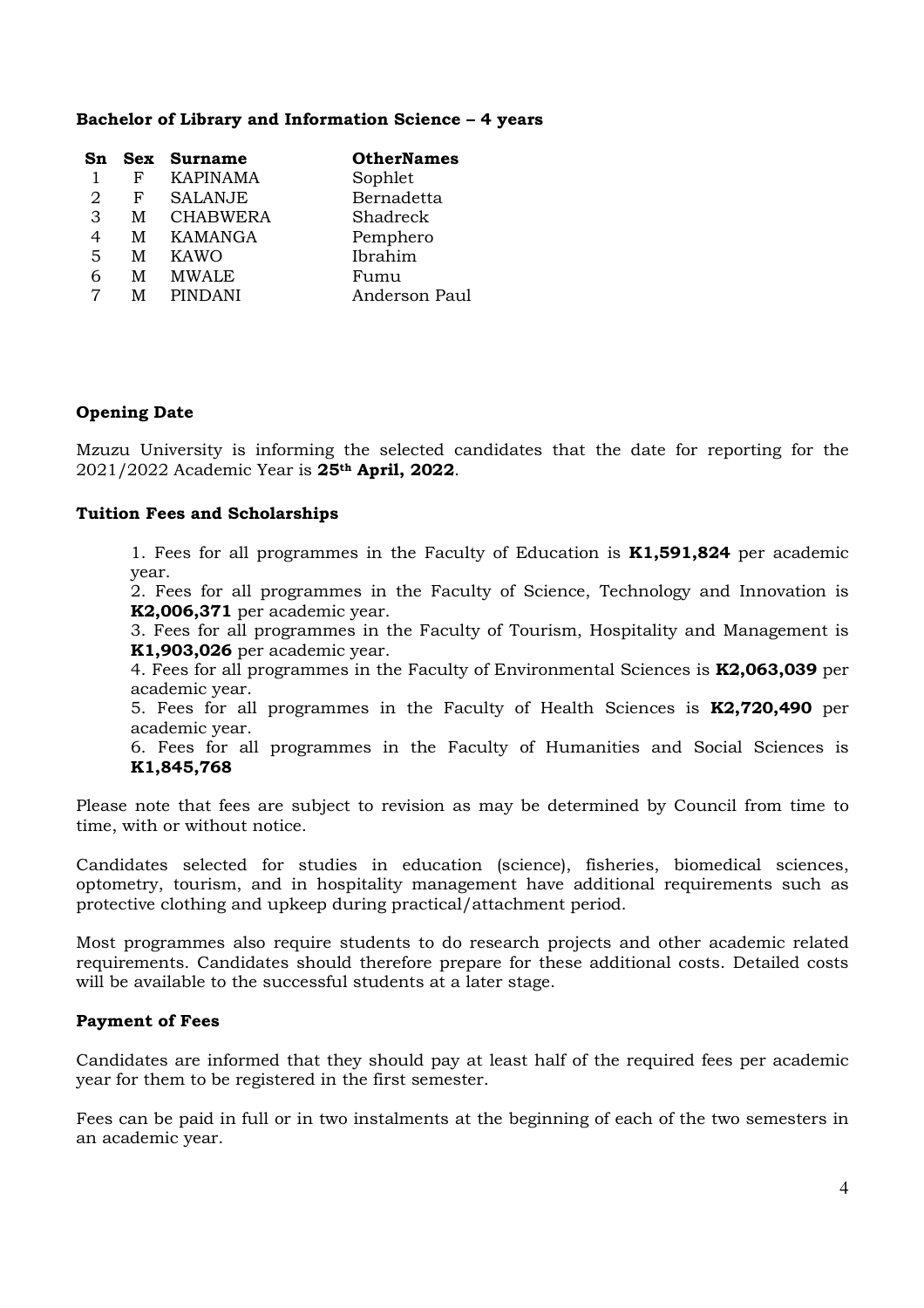All fees should be deposited into the following bank account indicating their registration number and Level of study:

**Name of the Bank : NBS Bank<br>
Account Name : Mzuzu Uni Mzuzu University Fee Collection Account Account Number : 14389172 Branch : Mzuzu Branch Swift code (for international transfers): NBSTMWMW** 

Students will be required to present bank deposit slips and a Transaction Reference copy to the University Cashier to register.

# **Student Identity (ID) Card and Medical Examination**

i) During registration candidates will be required to pay a Fee of **K5,100.00** for processing of a student ID Card. The fee should be deposited into the following bank account:

## **Name of Bank : NBS Mzuzu Branch Account Name : Mzuzu University Library Account Number : 18634929**

ii) Submission of a satisfactory medical report. A medical form will be given when you arrive, which should be completed and submitted to the University Registrar on registration. The medical examination will be done at the University clinic at a fee of **MK6,500**. The fee should be deposited into the following bank account:

**Name of Bank : Standard Bank, Mzuzu Branch Account Name : Mzuzu University Trust Fund Account Number : 9100001010228 Account Type : Current** 

## **Board and Lodge**

All candidates have been admitted under off-campus category. Therefore, they are required to make their own arrangements for accommodation, transport, meals and general upkeep during their stay at the campus.

## **Original Certificates and Passport-size Photographs**

All candidates are required to bring original copies of their academic certificates and two passport size photographs for registration.

## **Admission Letters**

The University is sending an admission letter to each of the candidates with details regarding the admission.

We would like to congratulate all the successful candidates on being selected to study at Mzuzu University.

For further information, please contact the University Registrar's office during working hours, using the following contact details: